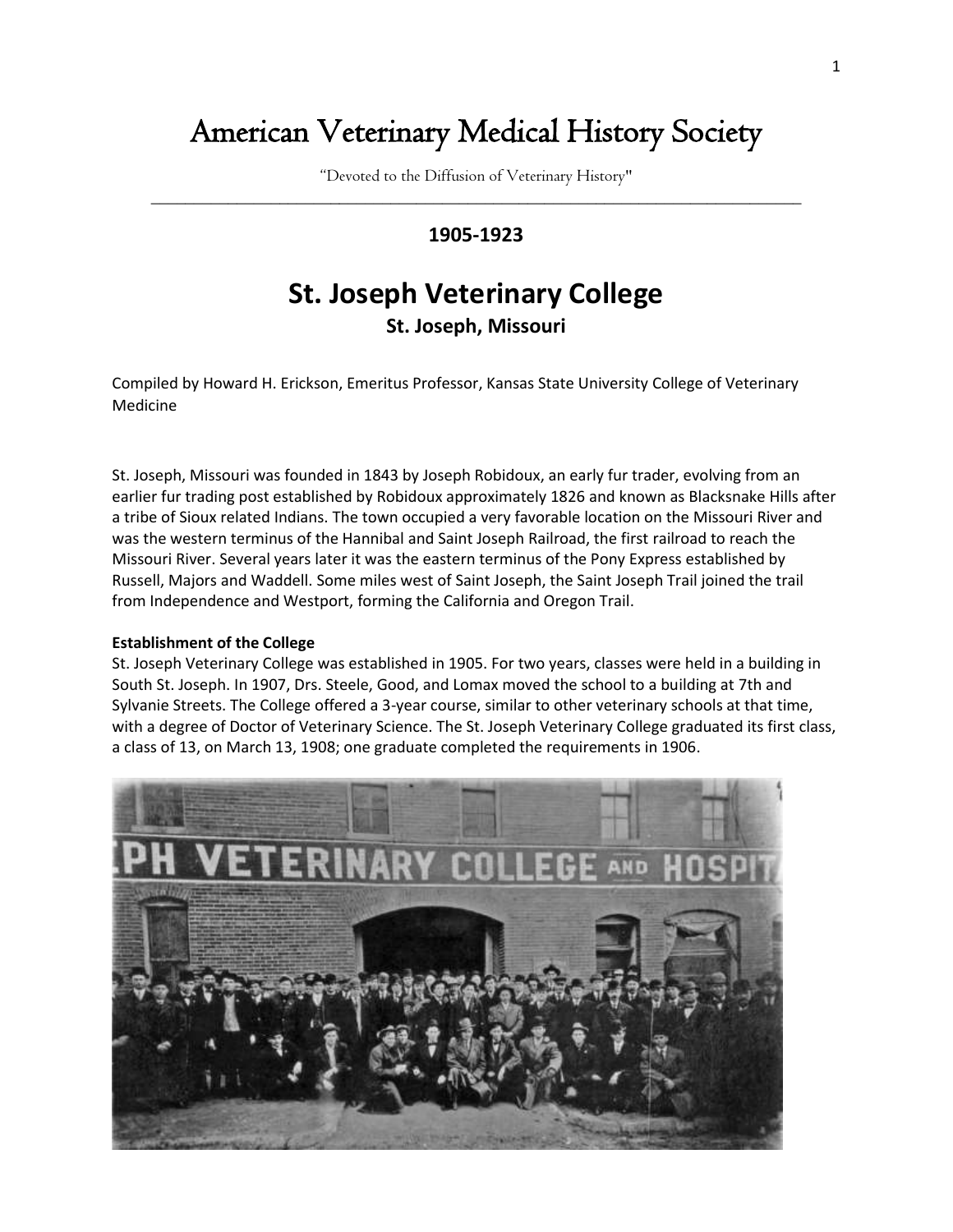The College soon outgrew this building and needed new facilities of all kinds, as well as more teachers. A building was purchased at 9th and Mary; the following nine men took stock in the school and provided the money for the building: Drs. Fred and A.C. Holkenbrink (SJ 1912), Dr. Carl Wank, Dr. R.C. Moore, Mr. Claud Madison, Dr. Rogers, Dr. E.A. Logan, J. Haukenberry, and Dr. F.M. Cahill (SJ 1908). Dr. R.C. Moore had been associated with Dr. Sesco Stewart at the Kansas City Veterinary College, but resigned there in 1912 and came to St. Joseph to help open the new school in 1913. Later, he served as president of the school until it closed in 1923.

#### **Dr. Robert C. Moore as President**

Dr. Robert C. Moore graduated from the Chicago Veterinary College in 1887. He was engaged in general practice in Holton, Kansas, until 1895 when he became associated with Dr. Sesco Stewart and Dr. J.C. Sihler in the purchase of the Kansas City Veterinary College from D. J.H. Wattles and his associates. Dr. Moore was president of the KCVC from 1898 to 1913. Later, 1914-23, he was president of the St. Joseph Veterinary College. While in Kansas City, he was also a senior member of a firm (Drs. Sesco Stewart and F.F. Brown were other members of the firm) that had a very large practice there.

In the new school, there were plenty of classrooms, dissection rooms, laboratory facilities, and a large recreation hall where basketball games could be played, and where much of the social life of the student body was enjoyed. The Ladies Auxiliary was formed, and it planned dances enjoyed by all and also held picnics in Krug Park in summers. A majority of the students were married, so they lived in St. Joseph during the entire year.

The curriculum was rigidly controlled by the U.S. Government both with respect to the course of study and the number of hours required per subject. In 1914, the faculty consisted of 21 members, including two physicians and an attorney who taught medical jurisprudence. One of the physicians taught laboratory chemistry and the other taught intestinal suturing. Among the subjects offered were: anatomy, chemistry, histology, language of medicine, parasitology, pathology, and physiology. Heavy emphasis was placed upon the course material medica.

Some of the presidents and deans of the school, who contributed greatly to the success and to the excellent education of the students, were: Drs. Fred and A.H. Holkenbrink, Dr. F.M. Cahill, Dr. E.A. Logan, Dr. R.C. Moore, Dr. Joseph Weinman (SJ 1921; he later taught at the University of Missouri and his son Donald Weinman, KSC 1946, taught anatomy at K-State), Dr. W.H. Bailey (SJ 1914), Dr. Hans Jensen, Captain F.H. Spencer, M.D., Dr. H.J. Hearington (SJ 1919), Attorney A.F. Lindsay, Dr. L.D. Brown, and numerous others.

#### **World War I**

After the United States entered World War I, the government found there was a large need for veterinarians. All men of draft age were required to sign a voluntary enlistment, subject to 24-hour call to service if the need arose, and to enter the armed forces as veterinarians immediately after graduation. Most of the classes of 1917-18 went into the service in this manner. They not only served in remount stations, where horses and mules were purchased for our government and for its allies in the War, but also served as food inspectors.

After World War I, the U.S. Government closed all private veterinary colleges, as veterinary colleges were established in conjunction with the state universities. It was with great regret that the announcement was made, to close the St. Joseph Veterinary College, perhaps in 1924. Later, it was decided to continue the school on through the summer of 1923, after graduation in April. The last class received their full quota of hours of study and graduated in November 1923; one student did not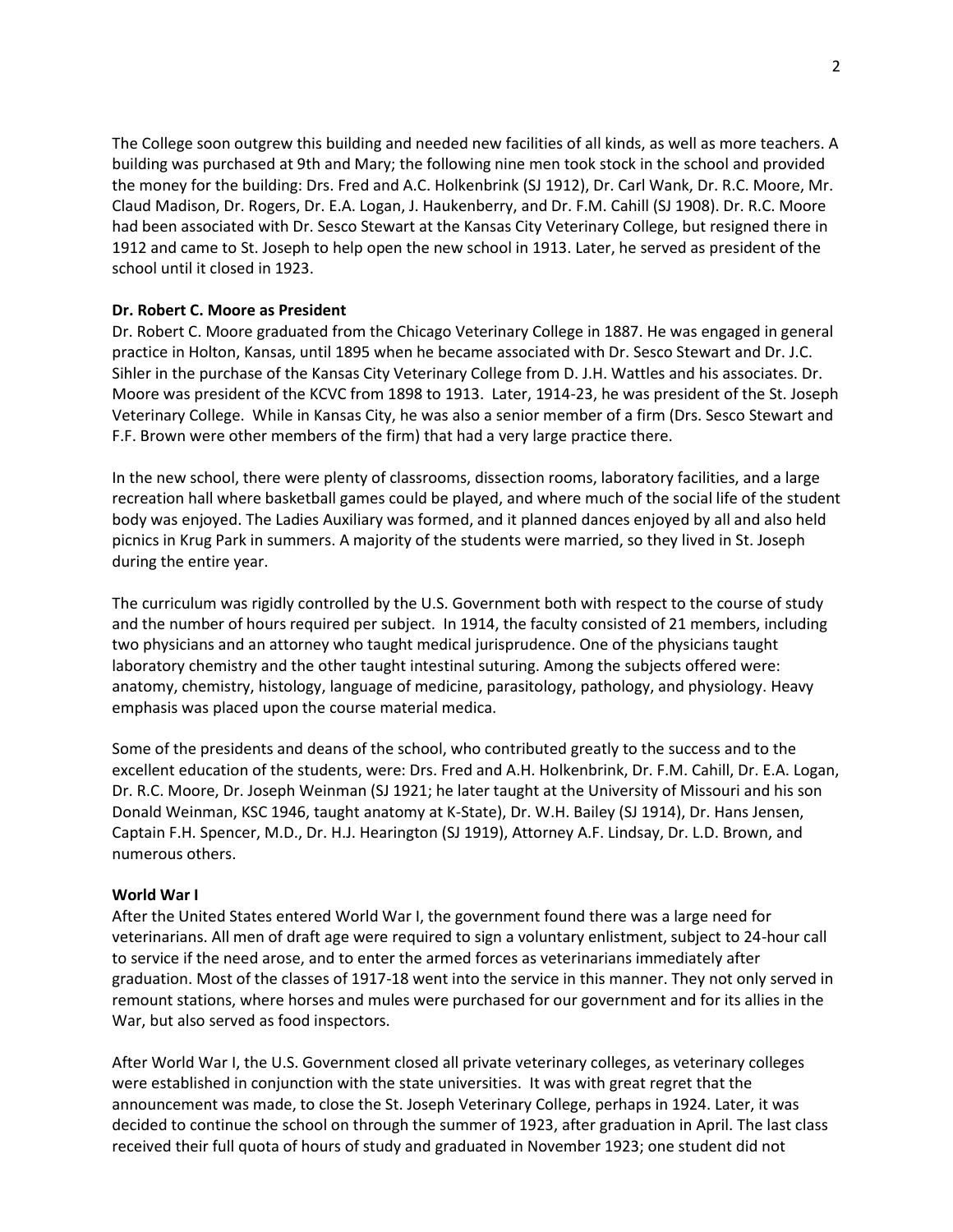graduate until 1924. For several years, a 4-year course had been given, and the degree of Doctor of Veterinary Medicine awarded upon graduation. A total of more than 420 men graduated from 1908 to 1924. With the closure of St. Joseph Veterinary College, all records were transferred to Kansas State Agricultural College, Manhattan, Kansas.

#### **St. Joseph Veterinary College Alumni Association**

In 1960, Dr. R.S. Paige (SJ 1921) began writing to a number of the alumni, inviting them to gather at his home in Alexandria, Louisiana, for a reunion. Several responded to his hospitality and met there July 12- 14, 1960. The gracious hospitality of Dr. and Mrs. Paige was assisted by their son and his wife, Dr. and Mrs. Chester Paige (KSC 1932). They visited the home of Mrs. Virginia Fitzgerald, who with her family had restored the historic, old Lloyd Home, built in 1816 by one of the Lloyds of London. On July 13, an organizational meeting of the St. Joseph Veterinary College Alumni Association was held. Dr. A.F. Ezzell (SJ 1921) of Tulsa, Oklahoma, was elected President; Dr. R.S. Paige, Vice-President and also Honorary Organizing President for Life; Mrs. John Collins of Tulsa, Historian; and Mrs. Charles D. Tofflemire (SJ 1921), Secretary.

In 1961, a second reunion was held at the Paige's home in Louisiana. Dr. Ezell presided at the business meeting. All officers were elected to serve another year. It was voted to hold the 1962 meeting in St. Joseph, Missouri. St. Joseph proved to be an ideal meeting place, and on October 13-15, 1962, more than 30 men and their families came from 14 states. After an informal dinner on Sunday evening, a business meeting was held, with Dr. Ezell in charge. It was voted to issue a roster of all the alumni, with addresses as up to date as possible and with the deceased listed. All men present donated \$5.00 to this project. The following officers were elected for the ensuing year; Dr. D.C. Wilke (SJ 1923), President; Dr. J.B. Sigrist (SJ 1923), Vice-President; Mrs. P.C. Lahs (SJ 1923), Historian; and Mrs. Charles D. Tofflemire, Secretary-Treasurer. The dates of October 19-20 were set for the 1963 meeting with informal visiting on Friday evening, October 18. On Monday noon, the group was entertained by the Goetz Brewing Company in their famous Stein Room where valuable steins are on display from all over the world.

The St. Joseph Veterinary College Alumni Association continued to meet in St. Joseph in October. In John J. Riordan's book, "*Horses, Mules and Remounts: The Memoirs of a World War I Veterinary Officer"* published in 1983, Riordan states, "We are down to ten or twelve members who are physically able to attend, the oldest member being 95. I had the honor of serving as Alumni President for the Bicentennial Year – 1976."

#### **Noted St. Joseph Veterinary College Alumni**

**---Eldon D. Patterson (1910)**, St. Joseph, Missouri, died April 5, 1953. Dr. Patterson was a general practitioner (JAVMA 123:270, 1953).

**---Harlow H. McGrew (1912)**, Drexel, Missouri (JAVMA 123:270, 1953).

**---Rolla E. Carter (1914)** of Long Beach, California, died at the age of 91 on December 15, 1968. Dr. Carter had practiced in Long Beach from 1916 until 1960, treating the pets of several generations of Long Beach residents. He was an honor roll member of the AVMA, with a membership of 53 years (JAVMA 154: 864, 1969).

**---Robert L. Lowenberg (1915)**, 62, South St. Paul, Minnesota, died June 9, 1953. Dr. Lowenberg was employed by the Bureau of Animal Industry (JAVMA 123:270, 1953).

**---Russell G. Fleming (1916)** was one of 27 graduates in the class of 1916. Kerry Nelson, Douglas County Historical Society, Minnesota, interviewed Fleming at the age of 92 in 1980; the interview was published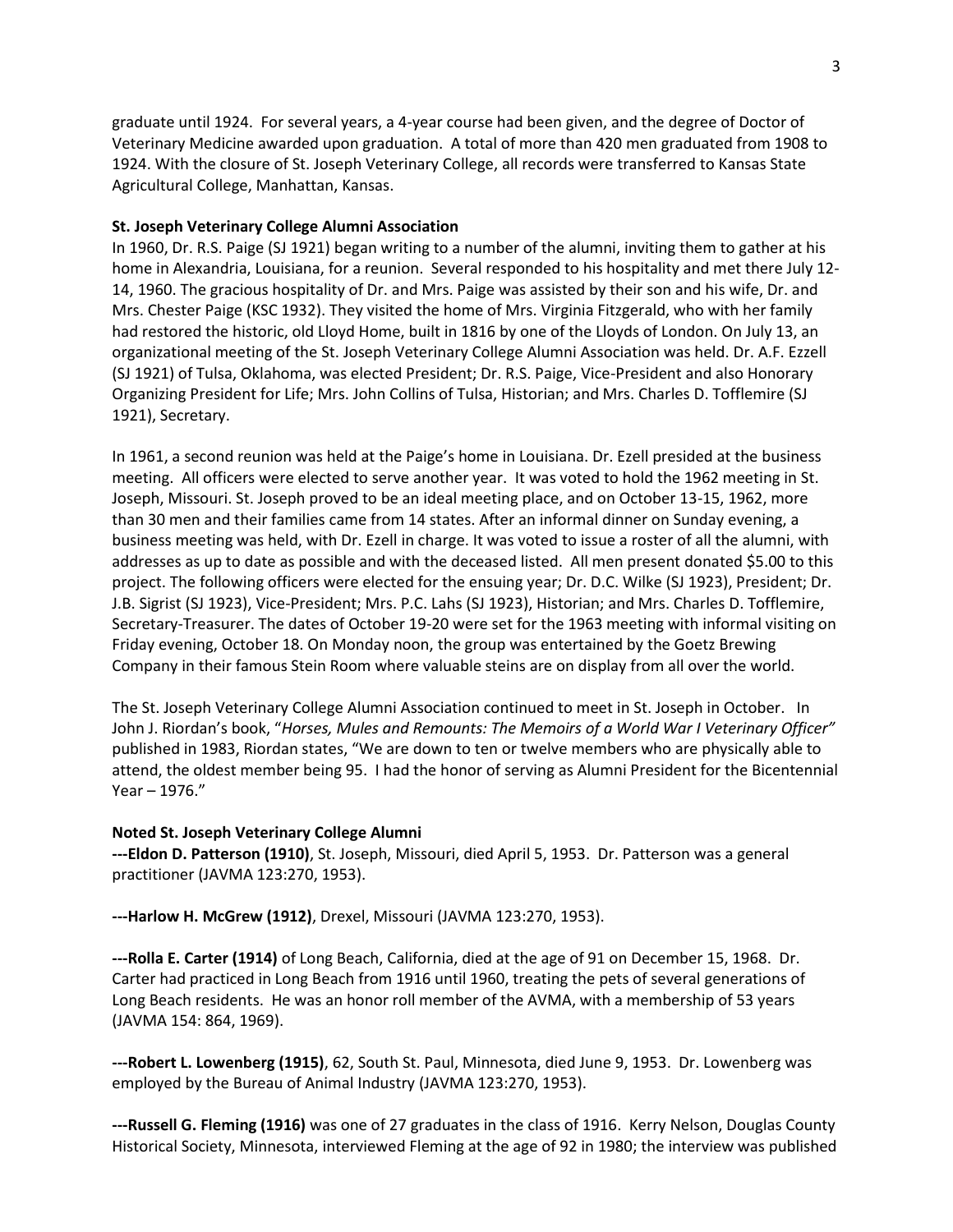in the Lake Region Echo on October 22, 1980. Fleming was born in Rockport, Missouri in 1888 and he said it was part of his ambition to become a veterinarian. At age 25, he enrolled in a three-year course in veterinary medicine at the St. Joseph Veterinary College. Upon graduation, he began practice in Parkers Prairie, Minnesota, a small town about 100 miles northwest of Minneapolis. On December 1, 1917, he moved to Alexandria, Minnesota, to work with Dr. Thomas Faulkner. Fleming was soon forced to treat a major disease in animals and man: tuberculosis. Fleming said "In 1923, the state and federal government entered in to help fight tuberculosis. Twenty-five veterinarians were assigned to a county, and as we completed our work in one county, we moved on to the next one." Fleming said that he treated over 200,000 cases of the disease. At the time, he still had the branding iron with the "T" shaped brand that he used to brand infected animals. Fleming had vivid memories of the depression and drought years of the early to mid-1930's. Working for the government in 1934 and 1935, he remembers buying cattle from farmers who could not feed their herds. He said "The government would give them \$20 for their best cows. He told of one farmer who was to sell most of his herd to prevent starvation. Fleming said "This farmer had 25 head at one time, but within a short span, was left with only five." Fleming said a wave of sleeping sickness in horses in the 1930's was a disease that frustrated veterinarians. Fleming said "Today the tractor has taken the place of work horses, but in earlier years, it was costlier in more than one way to lose a good horse." Fleming's office was an addition to a livery stable. His source of transportation was a horse and sleigh in the winter months, while he used a Model T car the remainder of the year. Dr. Fleming retired in 1957. According to Dr. Gerald and Naomi Jacobson (Min 1955) who live in Overland Park, Kansas, they were family friends of Dr. Fleming, who established a practice in Alexandria, Minnesota. Dr. Jacobson's father used to hunt and fish with Dr. Fleming. Dr. Jacobson's father was in the automobile business and he always serviced Dr. Fleming's cars. Dr. Fleming always purchased the same colored car so his clients wouldn't notice his new purchase. Dr. Fleming and his wife had 4 daughters. In 2010, all were deceased except for one, Jean Fleming Reynolds.

**---John Henry Gillman (1917)** was born in Jackson, Tennessee. He graduated from St. Joseph Veterinary College in 1917 and held Tennessee license number 224. Dr. Gillman served in World War I where he attained the rank of major. He practiced veterinary medicine at Somerville, Tennessee and then established a clinic with Dr. E. B. Mount in Memphis in 1930. The last thirty years of his life he spent with Jensen-Salsbery Laboratories where he did research and served as manager of the Memphis branch. While performing an autopsy on cattle in San Angelo, Texas, he contracted anthrax and recovered. He joined the AVMA in 1926. In 1938, Dr. Gillman was influential in bringing to Memphis the Seventy-Sixth Annual Convention of the AVMA in 1939, of which he was general chairman of the Committee on Local Arrangements. At this meeting, he was elected third vice president of the AVMA for 1938-39.

In 1944, the Mississippi Veterinary Medical Association honored Dr. Gillman with "Honorary Membership." He was past president of the Southern States Veterinary Medical Association; a member of the AVMA, which he served as vice president and as a member of the Rabies Control Committee; a twenty-year member of the Tennessee State Board of Veterinary Examiners; and served the Tennessee Veterinary Medical Association as first vice president from 1931-32 and as president from 1932-33. Dr. Gillman died in Memphis on May 17, 1953 (from *History of Veterinary Medicine in Tennessee by Patricia Barclay Kirkeminde and JAVMA 123:85,1953).* 

**---John J. Riordan (1917)** enrolled in the St. Joseph Veterinary College in the fall of 1914 and graduated from St. Joseph Veterinary College in 1917. On April 6, 1917 the United States entered the war against Germany and all eligible men were required to register for the draft. In August of that year, Dr. Riordan received a commission as a second lieutenant in the United States Army Veterinary Corps with orders to report to Camp Sheridan, Montgomery, Alabama. He served with the American Expeditionary Forces in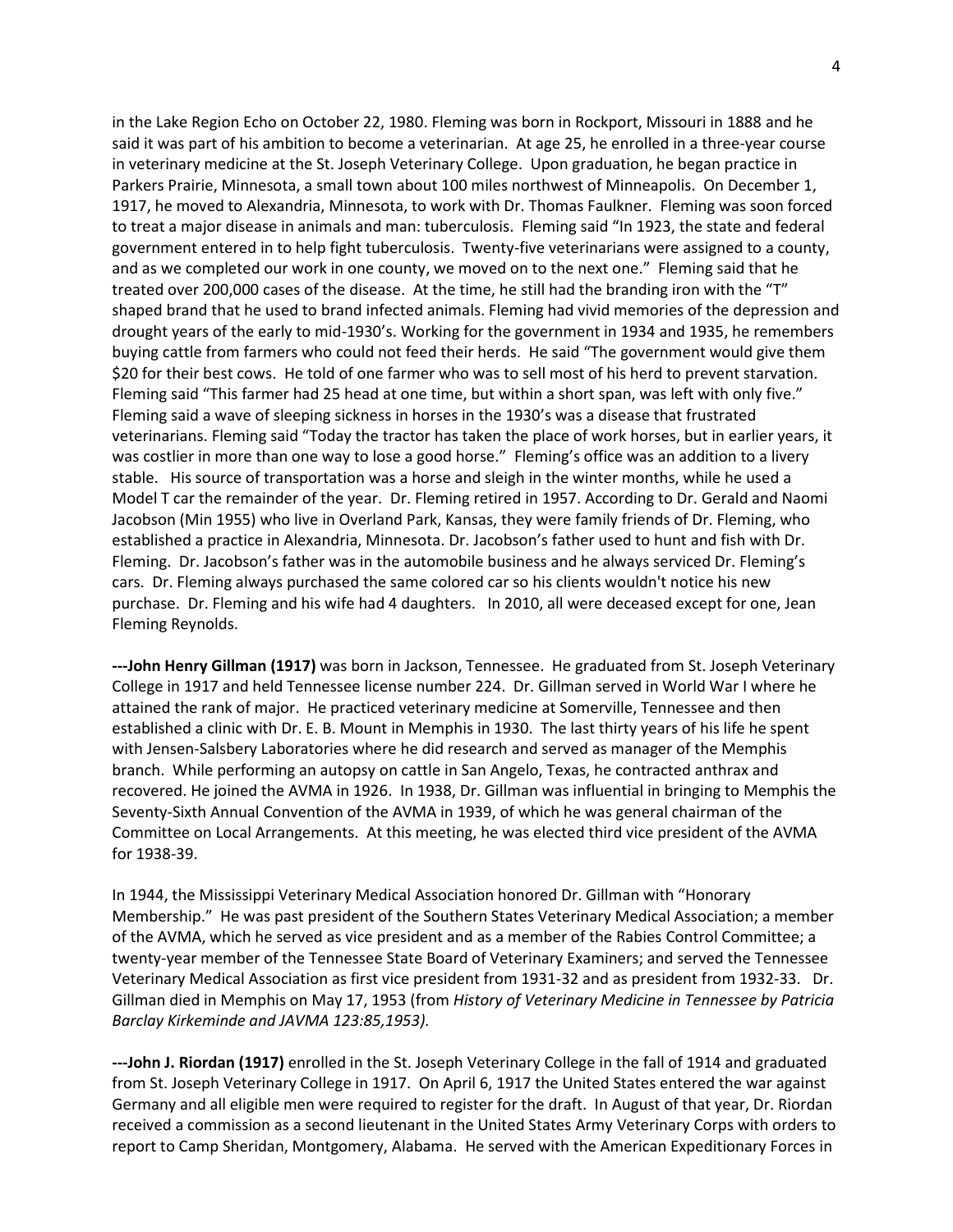Europe. After the war, he was in practice in Fillmore, Missouri and later in Tarkio, Missouri. His son, John F. Riordan thought he had one of the largest large animal practices in the state of Missouri. He stated "In the year 1951 alone, he "shot" over one million ccs of hog cholera serum in addition to vaccinating for swine erysipelas."

**---Harry U. Williams (1917)**, 69, Yerington, Nevada, died October 18, 1953. After practicing in Colorado, Wyoming, and California, Dr. Williams located at Yerington in 1931, where he lived and practiced up to the time of his death (JAVMA 123:562, 1953).

**---Beck B. Bowen (1918)**, 63, St. Joseph, Missouri, died October 5, 1953. Dr. Bowen was employed by the U.S. Bureau of Animal Industry. He was a member of the National Association of Federal Veterinarians and of the AVMA (JAVMA 123:562, 1953).

**---Charles T. Riordan (1918)** was the co-owner of a hog cholera serum company in Des Moines, Iowa. He was killed in a gas explosion at the plant in February 1931.

**---Charles P. Fay (SJ 1919)** was granted Arizona License # 156 in 1951.

**---Clarence H. McElroy (SJ 1919)** served as the first dean of the School of Veterinary Medicine at Oklahoma State University from 1947-53. He was born on March 26, 1886 in Tulsa. He enrolled for the fall semester of 1900 in the college preparatory school at Oklahoma A&M College. Money was scarce so he worked as a janitor in Old Central for ten cents an hour and his "room" was a bed in the attic of the building. He recalled, "My board and room cost \$2.50 a week. One year I spent only \$90!" He went on to study general science and received his B.S. degree in June 1906.

Mac returned to the ranch for a while and then worked at a store in Jennings, Oklahoma for one and a half years. On February 1, 1909, McElroy returned to Oklahoma A&M College to work as an assistant to Dr. L.L. Lewis, head of the Department of Zoology and Veterinary Medicine. McElroy was urged by Dr. Lewis to become a veterinarian; he entered the St. Joseph Veterinary College where he received the D.V.M. degree in 1919.

After graduation, McElroy returned to Stillwater, Oklahoma as an assistant professor in the newly formed School of Veterinary Medicine. Unfortunately, due to financial problems and politics, the school closed. McElroy became the dean of the School of Science and Literature in 1925, as well as professor of veterinary medicine and bacteriology. He served as acting president of Oklahoma A&M College in 1928 and dean of men from 1928-47. At the 89<sup>th</sup> AVMA Convention in Atlanta in 1969, Dean McElroy was installed as honorary vice president. The Oklahoma State University Veterinary Medicine Building, the oldest building in the veterinary medicine complex, was named McElroy Hall to honor Oklahoma State University's first dean.

**---Arthur William Groth (1920)** was born January 30, 1898 in Postville, Iowa, to Ernest and Augusta Groth. He attended schools in Postville and graduated from St. Joseph Veterinary College, St. Joseph, Missouri in 1920. He married twice. He married Helen J. unknown (her surname may be Shanks, but this is not proven) in Iowa, about 1922. Helen was born June 23, 1897 and died December 15, 1932 at 35 years of age. She is buried in the Frankville, Winneshiek Co. Iowa cemetery. On Feb 14, 1938 he married Selma Limmer at Chester, South Dakota. He practiced veterinary medicine in Iowa, Minnesota and South Dakota. A.W. and Helen lived in West Union, Fayette County. Iowa from about 1930 -1938. He practiced veterinary medicine in Ortonville, Minnesota, from 1938 to 1955. From 1955 to 1964 he worked for the United States Department of Agriculture out of Watertown, South Dakota. The family lived in Ortonville from 1938 to 1955 and in Watertown, South Dakota from 1955 to 1964, moving then to Big Stone City,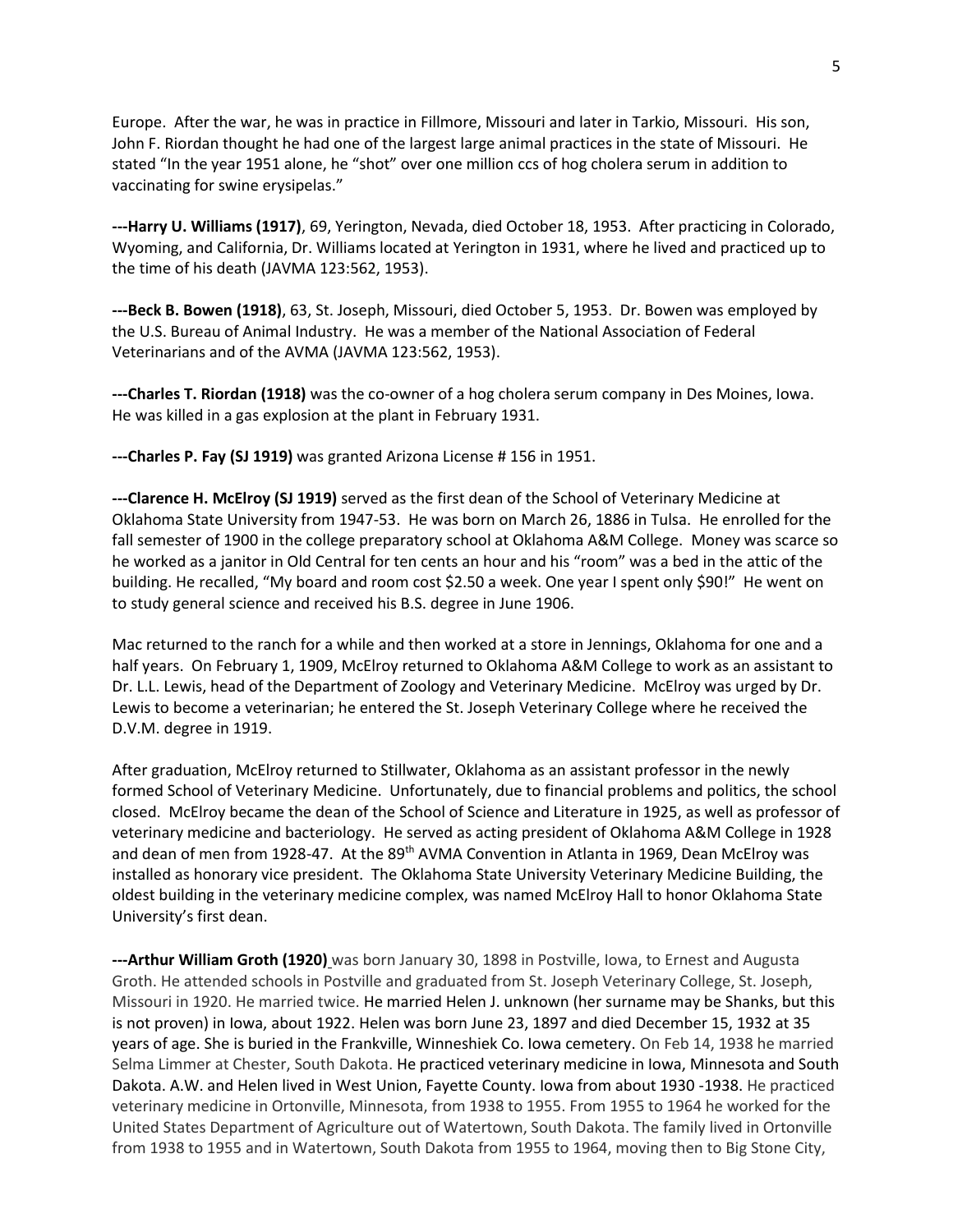South Dakota and resided there from 1964 to 1971 when they moved to Ortonville, Minnesota. He was a member of the United Methodist Church in Ortonville and also a member of the Masonic Lodge, receiving his 50 Year Pin. He was interested in cattle buying for many years. Dr. A. W. Groth, 89, died Oct. 20, 1987 at Northridge Residence in Ortonville, Minnesota. Services were Saturday, Oct. 24, 11 a.m. at the United Methodist Church, Ortonville with Rev. Frederick O. Atkinson officiating. Arrangements were by Larson Funeral Home, Ortonville. He was survived by his wife, Selma of Ortonville; 4 daughters, Justine Billie Barrette, Escondido, California; Gloria Jeanne Boettcher, Bremerton, Washington; Carolyn Garrett, Fort Collins, Colorado and Ruth Ann Wildeman, Cherokee. Two brothers, Fred Groth, Postville and Luther Groth, Mabel, Minnesota. One sister, Ruth Archer, Mesa, Arizona; 7 grandsons and one granddaughter. He was preceded in death by 2 daughters, Mary Lila and an infant daughter, Vera Francis; his first wife, Helen; 2 brothers and one sister. Pallbearers were Alvin Limmer, Lee Limmer, Parker Wildeman, John Garrett, Peter Wildeman and Jack Boettcher. Source: Postville Herald; 10/28/1987. Submitted by Sharyl Ferrall.

**---Carl Edward Larsen (1920)** was granted Arizona License # 154 in 1951. He came to Phoenix in 1951 after practicing in Rushville, Indiana. He died February 29, 1962 in Phoenix.

**---Joseph Luckeroth (SJ 1921)** began his studies at the Kansas City Veterinary College. When it closed in 1918, he transferred to the St. Joseph Veterinary College and graduated in 1921. After graduation, he opened his own practice in Seneca, Kansas, working primarily with horses. He was one of the only veterinarians in the area who would work with poultry. Joseph Luckeroth was a nephew of Albert Wempe (KCVC 1915). He died in 1959.

**---Joseph E. Weinman (SJ 1921)** taught veterinary students at the Kansas City Veterinary College and the St. Joseph Veterinary College and served as head of the Department of Anatomy for three years at St. Joseph Veterinary College until it closed in 1923. He subsequently was in private practice for nearly 25 years and left his practice in Lincoln, Nebraska in 1946 to join the embryonic faculty when the School of Veterinary Medicine opened at the University of Missouri. Dr. Weinman is also listed as a 1913 graduate of the Kansas City Veterinary College.

**---Melvin L. Dietrich (1922)** died December 12, 1969 in Newton, Kansas.

**---W.R. Lawrence (SJ 1923)** was originally from Mississippi and in general practice in Kosciusko. He was president of his senior class at the St. Joseph Veterinary College. He served the federal government in tuberculosis eradication work and moved to Tennessee in the mid 1940's. He was assistant to the state veterinarian in 1949 and practiced until his death, April 14, 1964. Dr. Lawrence was president of the Tennessee Veterinary Medical Association from 1949-50 and was named "Veterinarian of the Year" in 1961.

**---Grant Ackerman** enrolled at St. Joseph Veterinary College in 1923, but transferred to Colorado State University when St. Joseph closed. His son, Ed Ackerman graduated from Kansas State College in 1955.

**---John Thomas Dungan (SJVC)** was granted Arizona License #35 in 1929. He was in bovine practice in Glendale around 1944.

#### **References:**

- 1. Dykstra. RR. *Veterinary Medicine in Kansas*. 1953.
- 2. Kansas State University College of Veterinary Medicine alumni records.
- 3. Kirkeminde, Patricia B. *History of Veterinary Medicine in Tennessee*. 1976, Modern Typographers, Inc, Nashville, Tennessee. P 316. 1976.